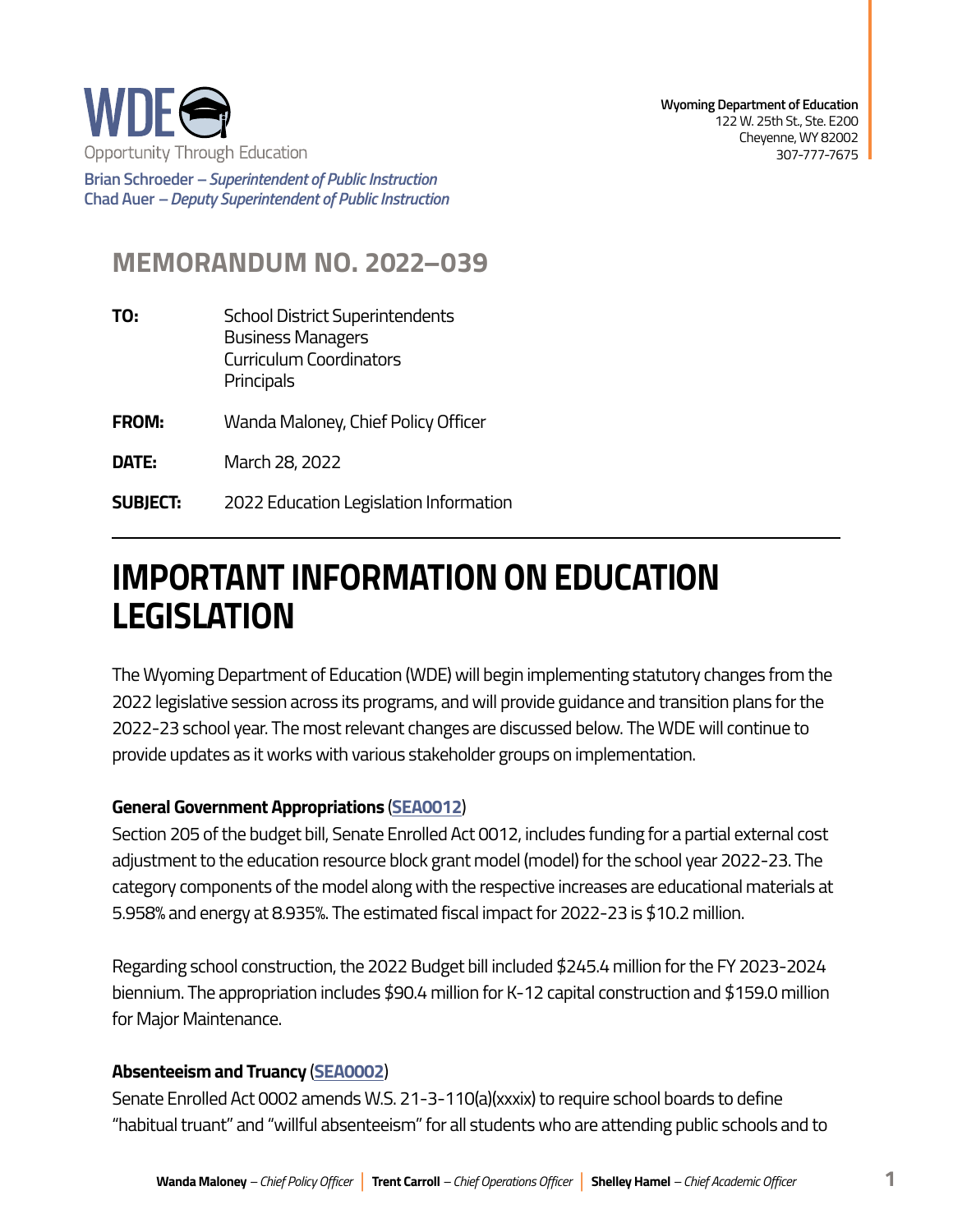establish rules regarding student attendance. This bill also amends the penalties regarding compulsory attendance requirements, clarifies the duties of attendance officers, and provides specific notification requirements for any student that is an Indian child as defined by the federal Indian Child Welfare Act. This bill is effective July 1, 2022.

#### **K-3 Reading Assessment and Intervention Program** (**[SEA0028](https://wyoleg.gov/Legislation/2022/SF0032)**)

Senate Enrolled Act 0028 amends the reading assessment and intervention program in W.S. 21-3- 401 to require school districts to screen students in kindergarten through third grade at least three times per year for reading difficulties. This bill also requires school districts to notify the parent or guardian of screening results and provide them a copy of the student's individualized reading plan, and requires the State Superintendent to adopt rules which contain criteria for identifying appropriate instruments to screen for reading difficulties and monitor and measure reading progress. Additionally, this bill requires school district employees providing K-3 reading instruction to receive professional development not less than every three years regarding literacy instruction and identification of students with reading difficulties. The bill provides \$300,000 for professional development expenditures in excess of the amount provided in the block grant for the 2023-24 school year. The WDE will begin working with the required stakeholder group this spring in order to develop the criteria for instruments that screen for reading difficulties and monitor and measure reading progress, as well as the criteria for appropriate and suitable professional development materials.

# **School Finance-Increasing Cash Reserves** (**[HEA0003](https://wyoleg.gov/Legislation/2022/HB0030)**)

House Enrolled Act 0003 amends W.S. 21-13-313(e) to temporarily increase the limit of school districts' operating balance and cash reserves from 15% to 30% through June 30, 2026. This bill is effective immediately.

# **Child Care Facility Certification Exemption** (**[SEA0042](https://wyoleg.gov/Legislation/2022/SF0085)**)

Senate Enrolled Act 0042 amends W.S. 14-4-102 to clarify that specific after school programs are exempt from certification requirements with the Department of Family Services. This bill is effective July 1, 2022.

# **Tribal Reference Amendments** (**[SEA0046](https://wyoleg.gov/Legislation/2022/HB0010)**)

Senate Enrolled Act 0046 makes amendments throughout the education statutes in Title 21 to replace foreign language with world language. This bill is effective July 1, 2022.

# **Language Proficiency-Seal of Biliteracy** (**[SEA0047](https://wyoleg.gov/Legislation/2022/SF0078)**)

Senate Enrolled Act 0047 adds a new duty to W.S. 21-2-202 to require the State Superintendent to establish a Wyoming seal of biliteracy and an advanced distinction for high school graduates who